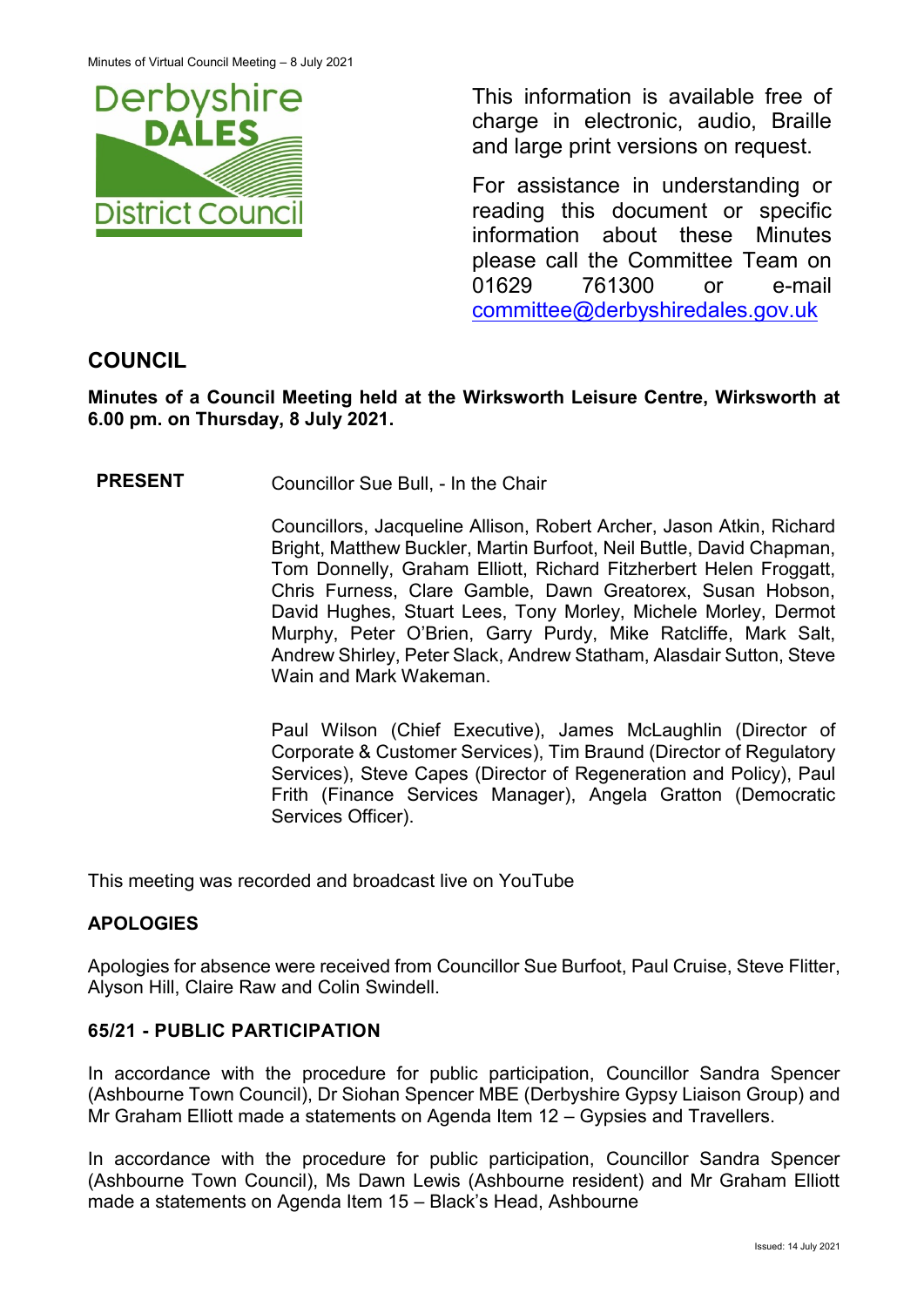The following questions were submitted in writing and were read out at the meeting:

#### **QUESTIONS from Mr Darren Archer, Ashbourne Local Resident**

*"I wish to submit the following questions for the council meeting to be held on the 8th July I do not wish to appear or speak at the meeting.*

- *1. How long they expect it to be until the proposed permanent site will be ready and as such will these temporary stopping places be in place until the permanent site is ready.*
- *2. Under what legislation can the District Council designate a 'negotiated stopping place'. This is not explained in the officer report*
- *3. What happens should the travellers choose not to move on to the next temporary site after the 8 week period on one site has ended and what will be the process and potential costs incurred for forcing the traveller families to move on.*

#### **RESPONSE***:*

- **Q1. It is difficult to provide an exact timeframe as there are a number of steps to go through; (i) undertaking the land contamination assessment and responding to any further recommendations (ii) information from utilities (iii) private water supply assessment (iv) completion of an appropriate design, (v) planning application, (vi) if approved, tender for works (vii) construction.**
- **Q2. Under the Housing Act 1996 a Gypsy or Traveller is homeless if they do not have a lawful place on which they can put their caravan or living vehicle. If a Gypsy or Traveller is homeless then the local authority must offer them suitable accommodation. If permanent accommodation is not available then the local authority needs to provide suitable temporary accommodation.**
- **Q3. If a decision is made that an encampment should cease at one location and move to another it is expected that the family concerned will cooperate. If they do not then the Council may use its existing powers under either the Civil Procedure Rules or the Criminal Justice and Public Order Act 1994**

**The cost would depend on whether we applied for an order of possession in the County Court or for an eviction of traveller through the Magistrates Court. In the County court the issue fee is £355 and bailiff fees are £121**

**In the Magistrates Court these is no issue fee and we have to use private bailiff firms which is approximately £600-£1000 depending on the number of bailiffs, traveller and time taken. For very large evictions it can be more.**

#### **STATEMENT and QUESTION from Patricia Parsons, Bakewell Summertime Local Resident**

*"We are summer residents in the Bakewell area, but have been unable to come for obvious reasons.*

*On the subject of fees or parking fines in the town areas, it would seem a sensible plan to allow vehicles parking without fees or fines, just to support the re-growth of town businesses through Covid. For the future's benefit, holding to current rules, made for easier times, is not practical.*

*Has the council considered a small multi-passenger vehicle pick-up point to carry shoppers in, if parking in town is tight?*

*On subject to "Gypsy and Traveller", an on-going problem, possibly now influenced on a larger scale by out-of-workers. Are there farm of large land-owners interested and helpful to*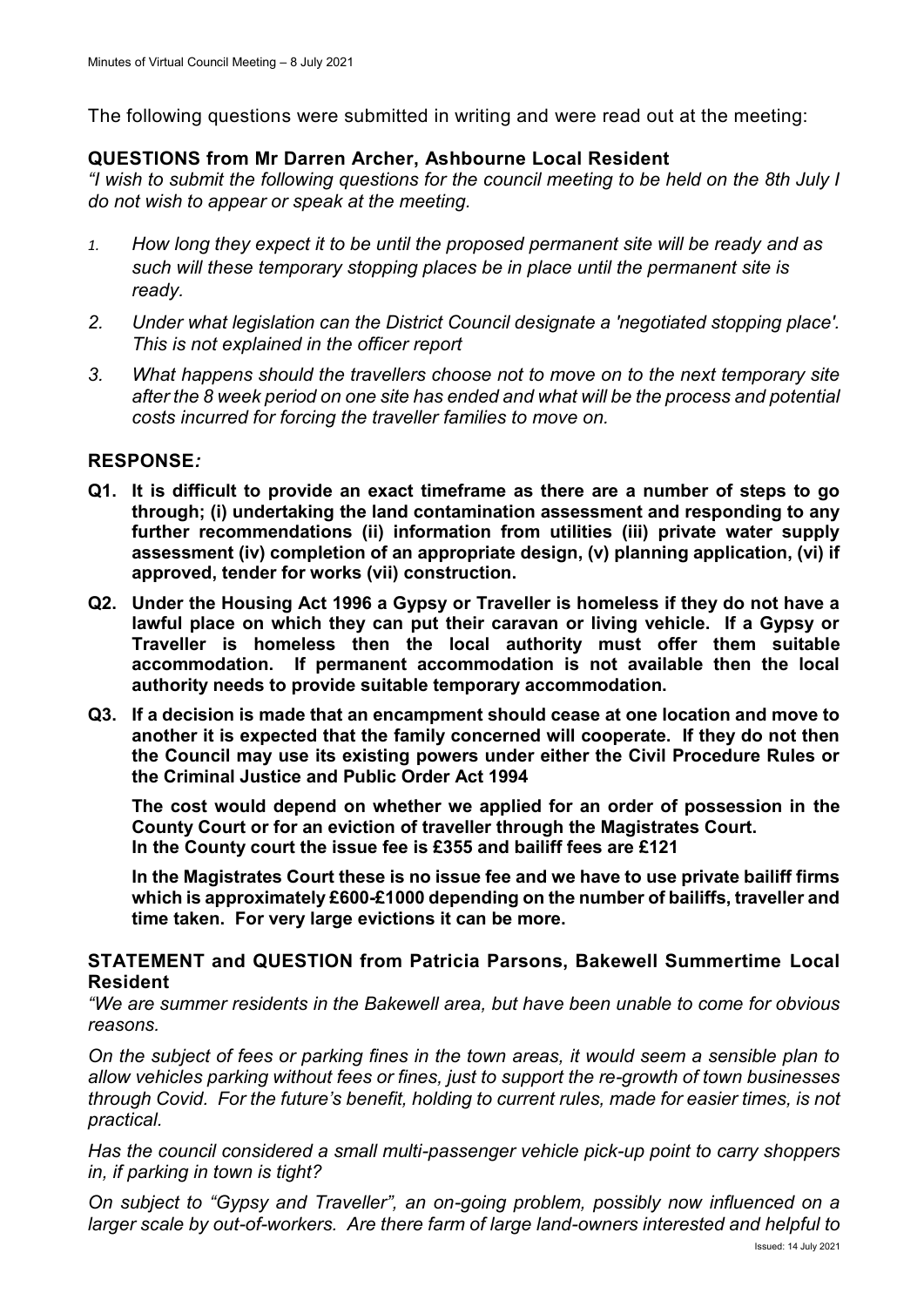*opening any out-of-the-way area for the purpose of these sites? Perhaps encouraged with a small stipend from the local council? Would very much like to know the outcome of these discussions. Thanks."*

#### *RESPONSE:*

**In relation to the question about Gypsy and Traveller sites, the Council is committed to helping to find a permanent site for the families to whom it owes a homelessness duty. As part of that commitment we have issued several 'calls for sites'. So far this process has not produced a single site that could be developed for this purpose. However, we would be pleased to talk with any land owners about this matter.**

#### **66/21 – INTERESTS**

Councillors David Hughes, Stuart Lees, Steve Wain and Mark Wakeman declared a personal interest in Item 9 as collectors for the Poppy Appeal.

Councillor Andrew Statham declared a Disclosable Pecuniary Interest in Item 12

Councillor Sue Bull declared a personal interest in Item 15 as an Ashbourne Town Councillor.

### **67/21 – APPROVAL OF MINUTES**

It was moved by Councillor Mark Wakeman seconded by Tom Donnelly and

**RESOLVED** (unanimously) That the Minutes of the Derbyshire Dales District Annual Council held on 27 May 2021be approved as a correct record:

The Chairman declared the motion CARRIED.

### **68/21 - LEADERS' ANNOUNCEMENTS**

Councillor Gary Purdy Leader of the Council, made the following statement:

As we draw nearer to the Government's proposed Freedom Day of 19<sup>th</sup> July 2021, I need to add a cautionary note. I personally do not agree the wholesale opening up approach given the data on the increase of the Covid 19 Delta variant infection. Figures in Derbyshire have doubled only this last week and even the new Secretary of State for Health - Sajid Javid MP is quoted as saying that figures could rise to 100,000 per day.

I strongly believe that there is good reason to continue to be cautious and to ensure the safety of others by the continuing of the wearing of face masks, social distancing and repeated messaging on the washing of hands. I fully appreciate that the Government do not wish to continue a dictate to people and that there is a real desire for freedom. However, we cannot escape the fact that the Delta infections are doubling up each and every week and this will have serious consequences for us all. If we are not careful we could put the safety of our Staff and Members at jeopardy and I therefore agree with the Chief Executives cautious approach to opening the Authority up to the public.

I also insist that we continue to utilise the outside venues for our meetings in order to ensure social distancing and safety measures are complied with.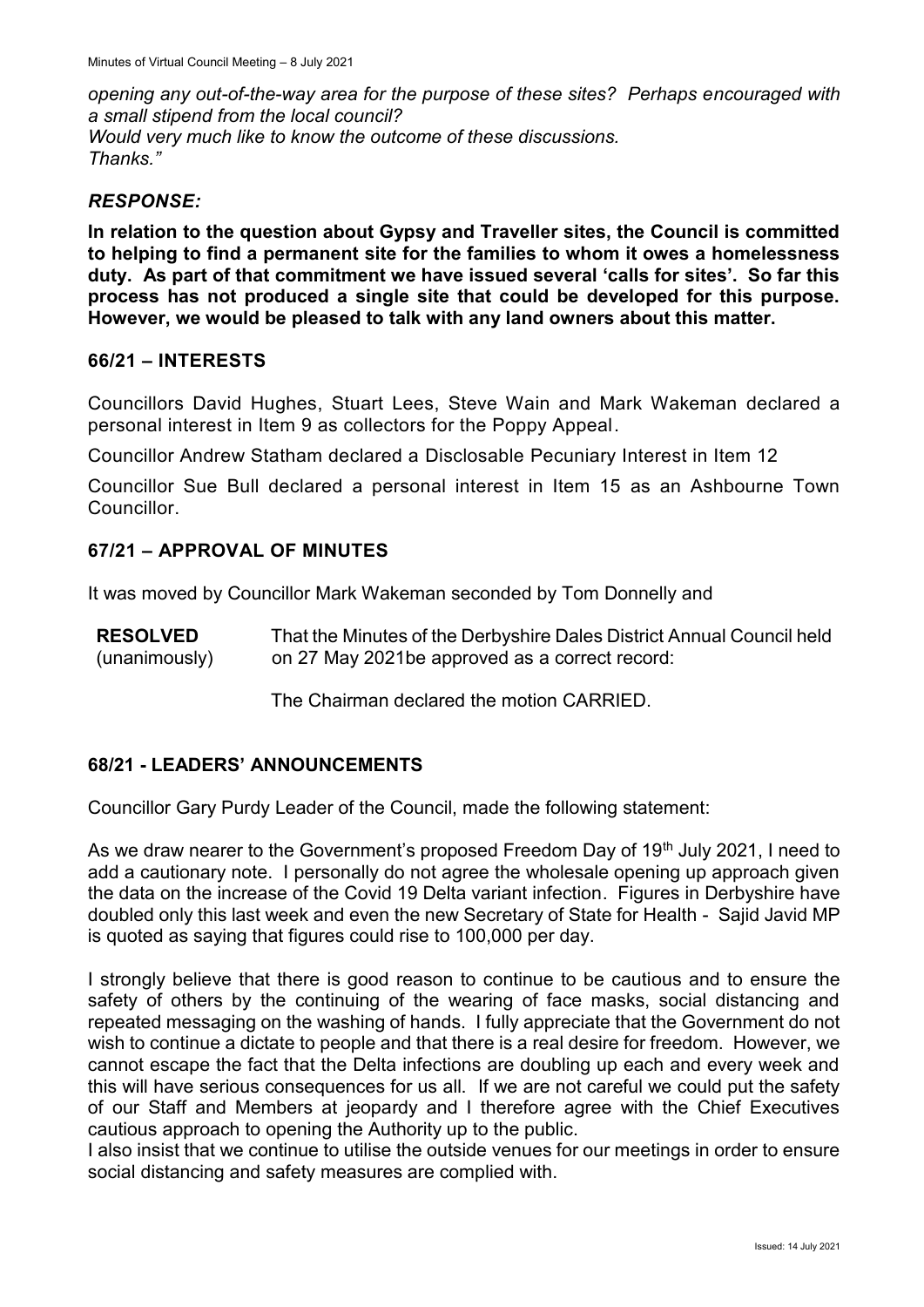I was really impressed with the latest Organisational Update which shows a tremendous amount of work being done by the Authority. I trust other Members will join me in congratulating the staff in producing so much and in difficult circumstances.

#### **69/21 - CHAIRMAN'S ANNOUNCEMENTS**

Councillor Steve Wain advised the Council there had been no meetings or functions attended and informed Members the Air Ambulance was his chosen charity for this year.

#### **70/21 – COMMITTEES**

It was moved by Councillor Mark Wakeman seconded by Tom Donnelly and

**RESOLVED** (unanimously) That the non-exempt minutes of the Committees listed in the Minute book for the period 27 May 2021 to 25 June 2021 be received

## **71/21 - QUESTIONS (RULE OF PROCEDURE 15)**

#### **Question from Councillor Peter Slack to Councillor Garry Purdy, Leader of the Council:**

*"With the season coming round for Fun Fair and other events and prizes of live animals are given as pets, mainly goldfish are given has prizes and a great number of Goldfish are sadly left in unsuitable plastic bags at Fairground and fetes. Many are won by Children or their parents who are unprepared to taken on a pet, many of the Goldfish are stressed in a small plastic bags and many die as result of oxygen starvation.* 

*I am asking you Cllr. Purdy as Leader of the Council to agree with me that pets as prizes should not be allowed to take place on Derbyshire Dales District Council owned land. I am looking to bring a Motion to Council at the earliest opportunity to officially ban pets for prices on Derbyshire Dales District Council owned land, this is supported by RSPCA. Please give me your support?"*

Councillor Purdy provided the following response:

Thank you for the question Cllr Slack, this is a question which has been asked of officers by a number of members throughout the week. The District Council simply does not allow fairs or any other events to use pets, which includes Goldfish, as prizes.

The events team have discussed this matter with fair operators who currently operate on our land and would have any pets (goldfish) removed immediately if they were made aware this was happening.

The District Council also does not allow the sale of pets on its markets or markets operating on District Council land.

For further clarity we are happy to include this clause clearly in all licences to occupy Council land for an event, not just for fair operators. In addition we are able to add it as a detail to the next version of the event strategy which is due in April 2022.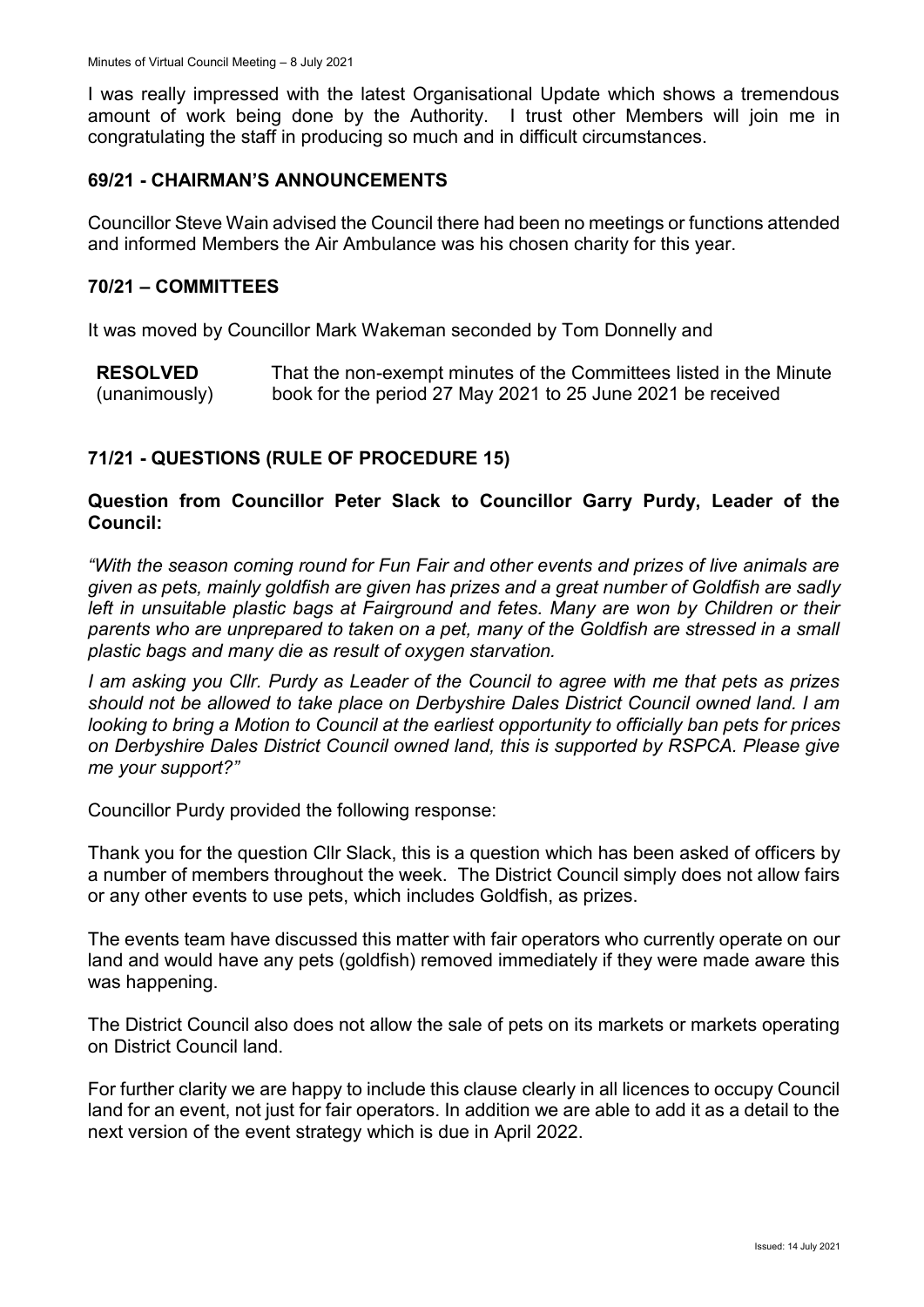#### **Question from Councillor Steve Wain to Councillor Garry Purdy, Leader of the Council:**

*"Last Saturday I visited a very busy Ashbourne and parked on the Cockayne Avenue car park, and being conditioned to seek out a pay and display machine, I was amazed to be informed that the parking was free! I later checked this out on the DDDC website, which stated there were 119 free car parking spaces at this location, approximately 200 metres from the Town Centre. Upon further checking of the Council website for free car parking at Bakewell and Matlock, none was apparent.* 

*As a District Councillor for All Saints Matlock and Mayor I am disappointed that there is no such provision in Matlock and other larger towns in the area. Matlock residents are saying they have rush around the town and then go home. They add that they would have stayed in the town longer, if parking charges were not an issue. This has been exacerbated by the removal of the 14 free places on Edgefold Road. I don't know the history of why the Ashbourne car park is free, it may be because of the sports pavilion use, but most of the people parking there were heading into town, which from our perspective was a pleasure to visit. I do not wish to remove this benefit from the people of Ashbourne, but feel it would be an excellent opportunity to promote the image of the Council, whilst being fair to all.*

*Why can't Matlock be allocated a similar number of free car parking spaces perhaps on the Imperial Road Car Park (shown as 125 places), and likewise in Bakewell and other towns?*

*Would this Council not wish that all residents had the same opportunity and benefit as the residents of Ashbourne, thereby enabling local businesses to bounce back from the pandemic?"*

Councillor Purdy provided the following response:

There is no such thing as free parking, only free at the point of use. There are costs involved managing and maintaining all our council car parks. Those that are free at the point of use such as Cokayne Avenue, Ashbourne are subsidised by other car parks which are chargeable. Parking income generated throughout the District is crucial to the council's ability to continue to run its services.

The Council provides all residents a permit, this allows them to use the car park free of charge after 4pm and before 11am. This leaves the car park to be used by tourists or other uses during peak times.

As Councillor Wain will have seen, there is a recommendation on the table tonight to help extend the tourist season across the four market towns and Matlock Bath by providing an option to provide free parking after 2pm for all car park users, which is the same offer we also have provided previously in the month of December.

### **Question from Councillor Clare Gamble to Councillor Garry Purdy, Leader of the Council:**

*"1. As councillors we are, I think you would agree, often the conduit between officers and the residents of the Derbyshire Dales. As such we are likely to hear a variety of opinions from residents on how they view the performance of both the organisation as a whole and individual officers. In your opinion as leader of the council, how should a councillor treat negative views expressed by residents, both of the organisation and/or individual officers?*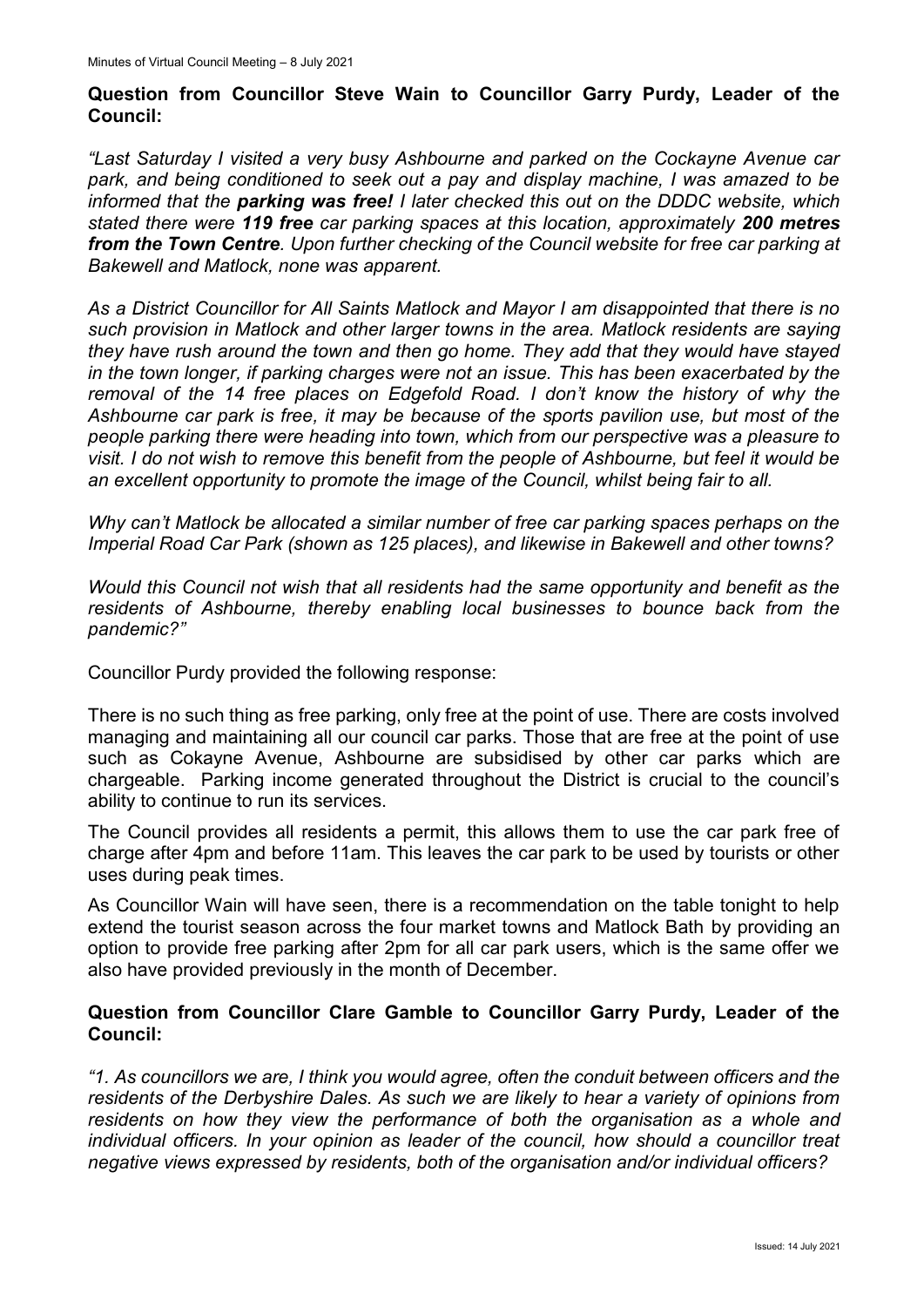*2. At the last Planning meeting you recommended that an application at Brassington should be refused in line with officer recommendation, on the basis it would create a precedent for building in open countryside.* 

*In 2018, you chaired a planning meeting with a very similar application, also in Brassington, that had an officer recommendation of refusal on the grounds it was building in the open countryside. Approval for that application was voted through with only one abstention. Both you and Cllr Atkin were present, so at least one of you must have voted against officer recommendation. This was based on the view there was a gateway to Brassington, and that houses on the edge of the village formed this. Would you agree this set a precedent?"*

Councillor Purdy provided the following response:

- *1.* Each councillor operates differently and will have their own thoughts and approach to dealing with issues and complaints. However, an approach that I believe to be quite common across local government would be for such concerns to be taken seriously by councillors and raised with the relevant Director or with the Chief Executive, who can then investigate the concerns to establish what action, if any, needs to be taken.
- *2.* Planning decisions are often made on balance, by weighing up a number of competing factors. If I am thinking of the correct application from 2018, I believe that this was presented to Committee by officers precisely because such a fine balance existed. The issues presented by a development outside of the village were counteracted by an opportunity to improve an unsightly brownfield site and to deliver visual improvement from the architectural quality of the proposal. As such it was different to the more recent decision quoted in this question and did not set a precedent.

### **Question from Councillor Clare Gamble to Councillor Jason Atkin, Chairman of the Planning Committee:**

*"1. On the same item, it was questioned what connection of the applicant to the village was. When I stated that the applicant had run a business at the site for 15 years, because it was written, without any qualification, in the officer's report, I was informed this was information that could not be relied upon.* 

*Would you agree that all information in officers reports that members use to make planning decisions, should be information that can be relied upon?"*

Councillor Atkin will provide provided the following response:

Thank you for your question, Cllr Gamble. The Planning Officer's report reads, 'Whilst the agent states the business has been run from the existing agricultural buildings for 15 years there is no planning history in relation to the business and the requirement for its extension and expansion has not been sufficiently justified in in this unsustainable location with the resultant impacts on rural character.' This makes it clear that the claim that the business had been run from that location for 15 years was made by the applicant's agent and that there was no planning history to either support the statement or disprove it. As such, the information in the report was qualified, but can be relied upon in terms of reporting the information submitted by the agent.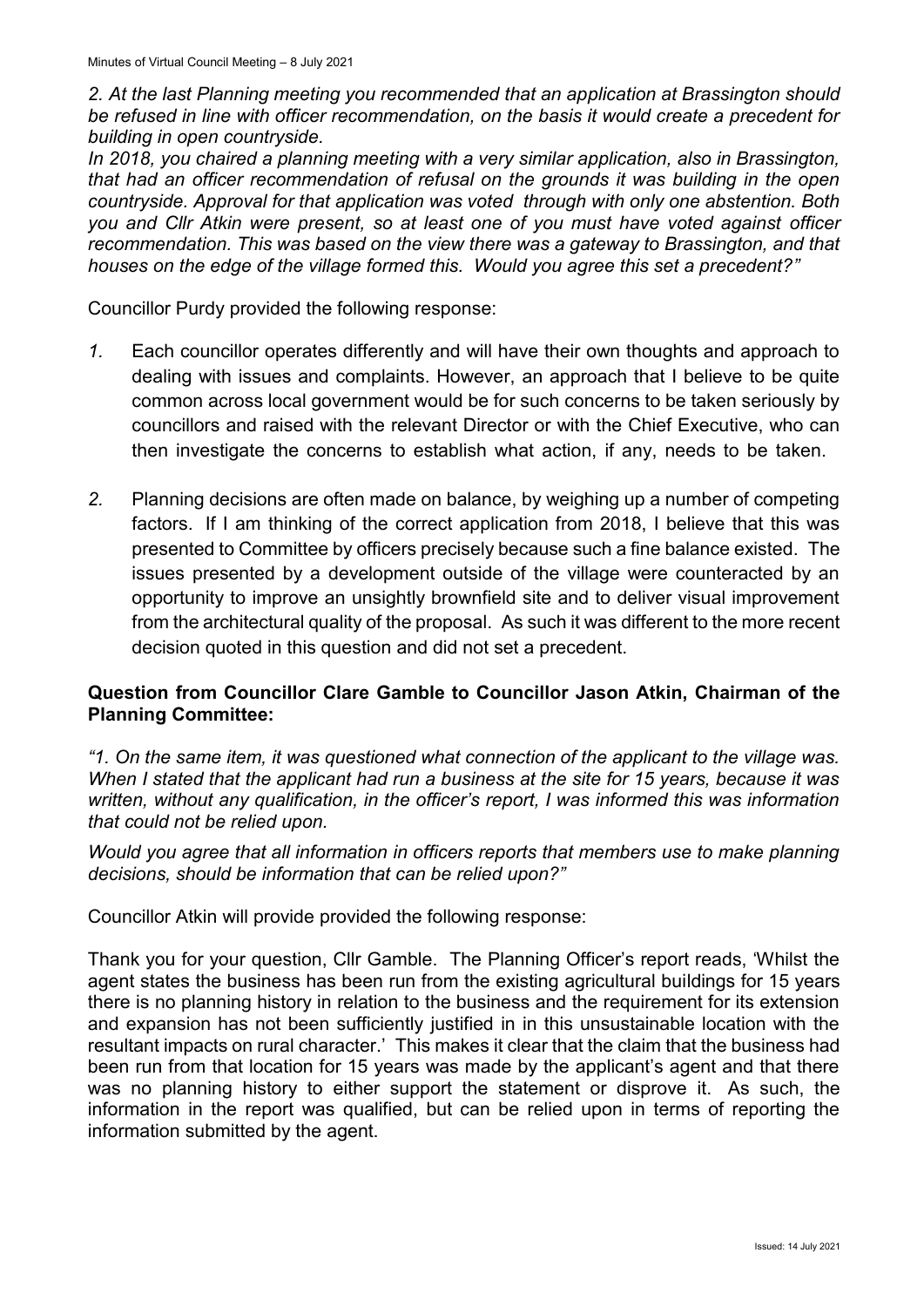.

## **72/21 – REVIEW OF ALCOHOL, REGULATED ENTERTAINMENT AND LATE NIGHT REFRESHMENT LICENSING POLICY – 2021/2026**

The Director of Regulatory Services presented a report informing Members that following the most recent consultation exercise the Draft Policy document had been considered by the Licensing and Appeals Committee on  $15<sup>th</sup>$  April 2021. As it was a legal requirement that this Policy must be approved by the full Council, and not under delegated powers the Committee recommended that the Policy be approved.

Members thanked the Director of Regulatory Services and Licensing Manager for the regular updates they circulate to Members.

It was moved by Councillor Mike Ratcliffe, seconded by Councillor Stuart Lees and

| <b>RESOLVED</b> | That the final Draft Policy in Appendix 1, relating to the licensing              |
|-----------------|-----------------------------------------------------------------------------------|
|                 | of Alcohol, Regulated Entertainment and Late Night                                |
|                 | Refreshment, be approved by the Council, for publishing with<br>immediate effect. |
|                 | That the revised Alcohol Pequisted Entertainment and Late                         |

2. That the revised Alcohol, Regulated Entertainment and Late Night Refreshment Policy is kept under review during the next 5-year period, and any interim changes proposed be subject to the appropriate consultation exercise(s) with all stakeholders.

| Voting                           | 21                                        |
|----------------------------------|-------------------------------------------|
| For                              | -                                         |
| <b>Against</b><br><b>Abstain</b> | The Chairman declared the motion CARRIED. |

## **73/21** – **REFERRED ITEM - INTRODUCTION OF HOUSE-TO-HOUSE AND STREET COLLECTIONS (FOR CHARITY) POLICY**

The Director of Regulatory Services presented a report informing Members that this was a new policy which had been considered at the April 2021 meeting of the Licensing and Appeals Committee where it was resolved that a final Draft Policy relating to Street Collections and House to House Collections (for charitable and other good causes), be approved for referral to the next available meeting of the full Council, with a view to adoption as soon as possible.

It was moved by Councillor Jason Atkin, seconded by Councillor Tony Morley and

- **RESOLVED** (Unanimously) 1. That the final Draft Policy (Appendix 1), relating to Street Collections and House to House Collections (for charitable and other good causes), be approved for implementation with effect from 1st August 2021.
	- 2. That the Policy be reviewed every 3 years, when further consultation would be required before the Policy is revised, approved and published.

The Chairman declared the motion CARRIED**.**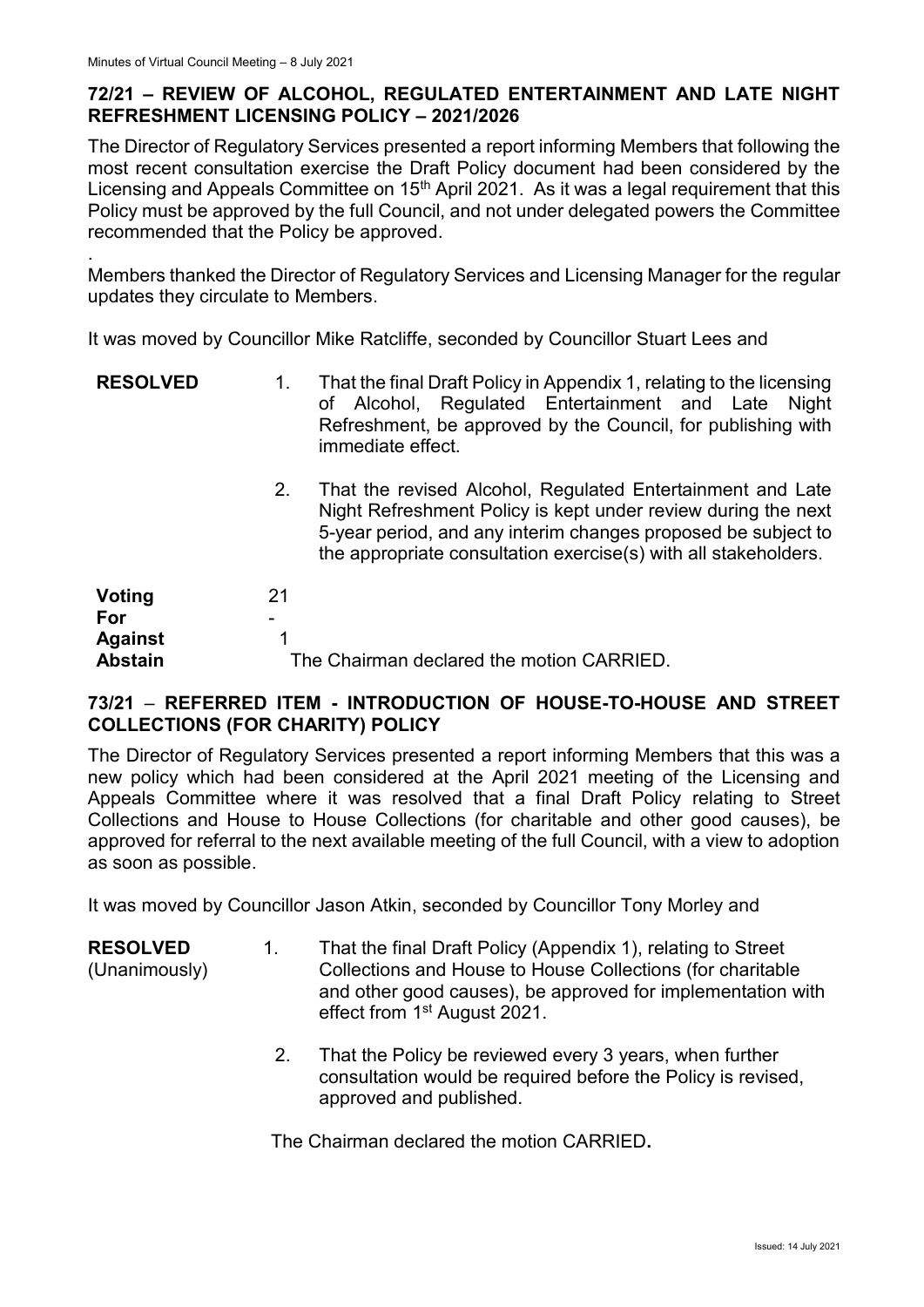## **74/21 – PROVISIONAL REVENUE AND CAPITAL OUTTURN 2020/21, REVISED REVENUE BUDGET 2021/22, CAPITAL PROGRAMME AND MEDIUM TERM FINANCIAL PLAN UPDATE**

Council received a report seeking approval for the updated Capital Programme for 2021/22 to 2025/26, revised revenue budget for 2021/22 and an updated Medium Term Financial Plan (MTFP) for 2021/22 to 2025/26.

The Finance Services Manager presented the report highlighting how the Council's Revenue Budget and Capital Programme assisted in delivering the priorities and targets within the Corporate Plan, by allocating budgets to specific projects. It was notedthat not all projects shown in the new Corporate Plan had been costed and included in these financial plans. The report was positive and showed that the Council was in a good financial position.

The Summary Revenue Account, comparing the outturn with the revised budget, was shown at Appendix 1. The main reason for the 2020/21 surplus was the receipt of additional government grant funding that was not anticipated when the revised budget was set.

The impact of Covid19 had affected service delivery and Council priorities during 2020/21, Central Government had provided funding to Local Authorities to assist them both with cash flows and with enacting government priorities to protect businesses and individuals who would otherwise have been adversely affected. The longer term impacts and the ability for a V shaped recovery was not guaranteed and this presented a further risk to the Council, especially in returning to pre-covid levels of income for services.

The Capital budget for 2020/21 was set in March 2020 at £7,342,041. This was revised during the year to reflect progress on schemes and the addition of new schemes. In March 2021 the Council approved a revised capital programme for 2020/21 of £7,790,985. The provisional outturn for 2020/21 was £4,944,145. Details of spending against each scheme were in Appendix 3 of the report.

Members thanked the Officers for their prudence and thorough report.

It was moved by Councillor Garry Purdy, seconded by Councillor Susan Hobson and

| <b>RESOLVED</b><br>(Unanimously) | 1. | That the General Fund Revenue and Capital Outturn reports<br>for 2020/21 be noted.                                                                     |
|----------------------------------|----|--------------------------------------------------------------------------------------------------------------------------------------------------------|
|                                  | 2. | That the General Fund Revenue Account for the year 2020/21<br>be balanced by a transfer of $£17,873$ into the Funding<br><b>Uncertainties Reserve;</b> |
|                                  | 3. | To note that, subject to the approval of recommendation 2, the<br>revenue account for 2020/21 was balanced.                                            |
|                                  | 4. | To approve the creation of a new Covid Funding Reserve to<br>earmark funds for future pressures relating to Covid-19.                                  |
|                                  | 5. | That the provisional Capital Out-turn, as detailed in Appendix<br>3, and financing arrangements for 2020/21, in the sum of<br>£4,944,145 be approved;  |
|                                  | 6. | That the revised Capital Programme as detailed in Appendix 3<br>and financing arrangements for 2021/22, in the sum of<br>£10,444,275 be approved;      |
|                                  |    |                                                                                                                                                        |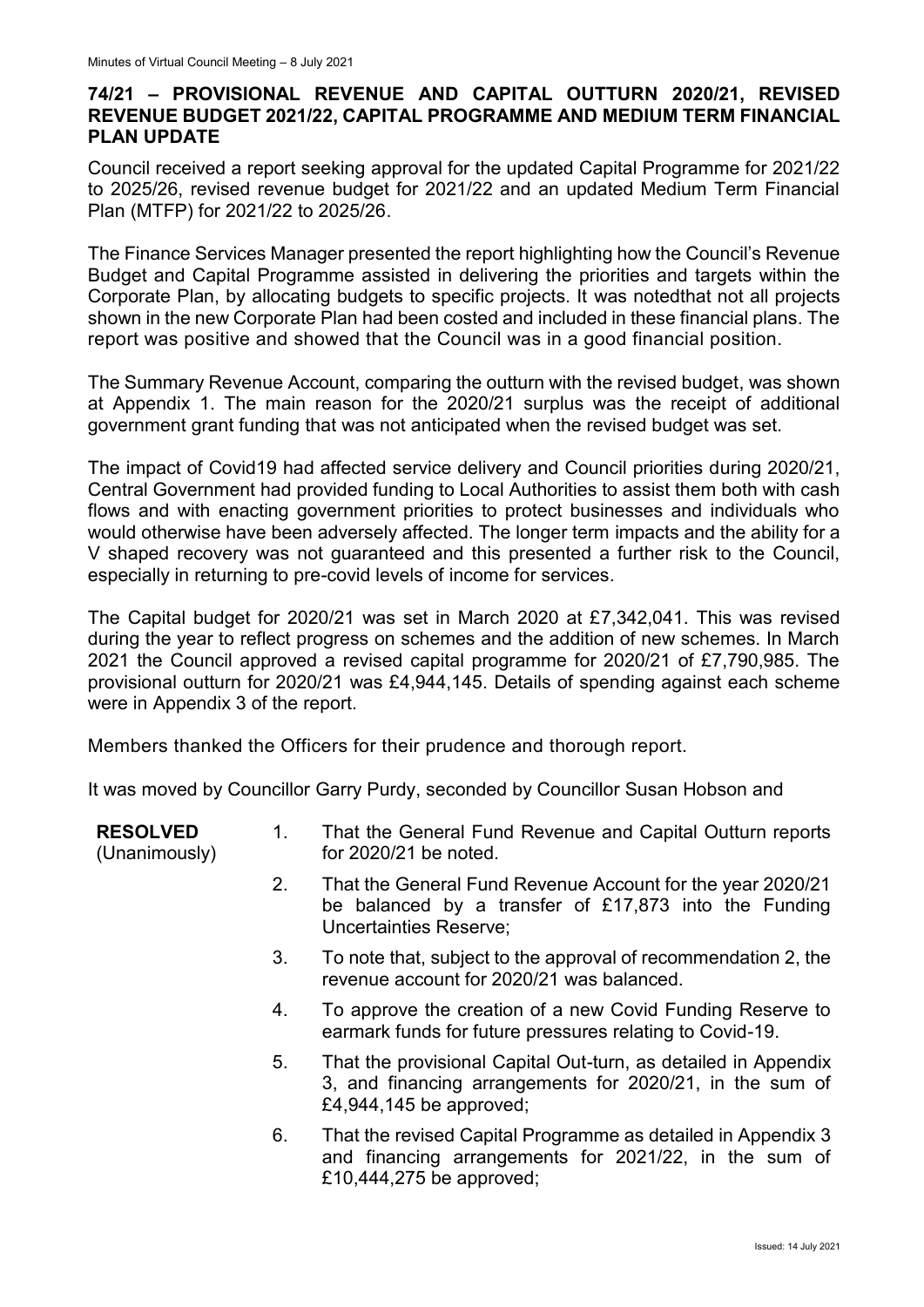- 7. That the Capital Programmes for 2022/23 to 2025/26, as detailed in Appendix 3, for the sum of £1,731,162, be approved;
- 8. That the potential future capital programme liabilities outlined in Appendix 4 be noted.
- 9. That the revised budget for 2021/22, as presented in Appendix 6, including virements and supplemental budgets detailed in appendix 7 be approved.
- **RESOLVED** Cont'd (Unanimously) 10. That the updated Medium Term Financial Plan 2020/21 to 2024/25, as shown in Appendix 5, and revised indicative Corporate Savings Target for 2023/24 of £500,000 be approved;
	- 11. That the summary of revenue balances, provisions and earmarked reserves, set out in Appendix 2, be noted.

The Chairman declared the motion CARRIED.

## **75/21 – VISION DERBYSHIRE – PHASE 4 IMPLEMENTATION PROPOSALS**

The Chief Executive presented the report updating Council on the work that had taken place with other Councils in Derbyshire on Vision Derbyshire and sought approval for the Council's involvement in Phase 4 development and implementation and to the Council to become a participating member of the new Vision Derbyshire Joint Committee from September 2021 onwards.

Phase 1 of the approach which commenced in July 2019 was reported to Council January 2020.

Phase 2 of the approach was reported to Council on 15<sup>th</sup> July 2020.

Phase 3 - October 2020 – June 2021 sought to:

- Maintain the momentum successfully built up during earlier phases, extending engagement to a broader range of Members, employees and partner organisations through agreed implementation and delivery proposals
- Mobilise delivery in order to accelerate the implementation of agreed priorities initially focusing on a number of early start areas aligned to the four agreed ambitions areas
- Develop draft governance proposals for Vision Derbyshire through the development of new Joint Committee arrangements
- Build a broader short and medium-term delivery programme to meet agreed ambitions.

Phase 3 had put in place the foundations and architecture for future phases of the Vision Derbyshire approach putting Derbyshire Councils in a strong position to rapidly accelerate future proposals.

Vision Derbyshire had been driven forward and involved a significant investment of time, hard work and goodwill from participating councils and their leaders, executive officers and lead officers. The future of the approach was now at a critical stage of development.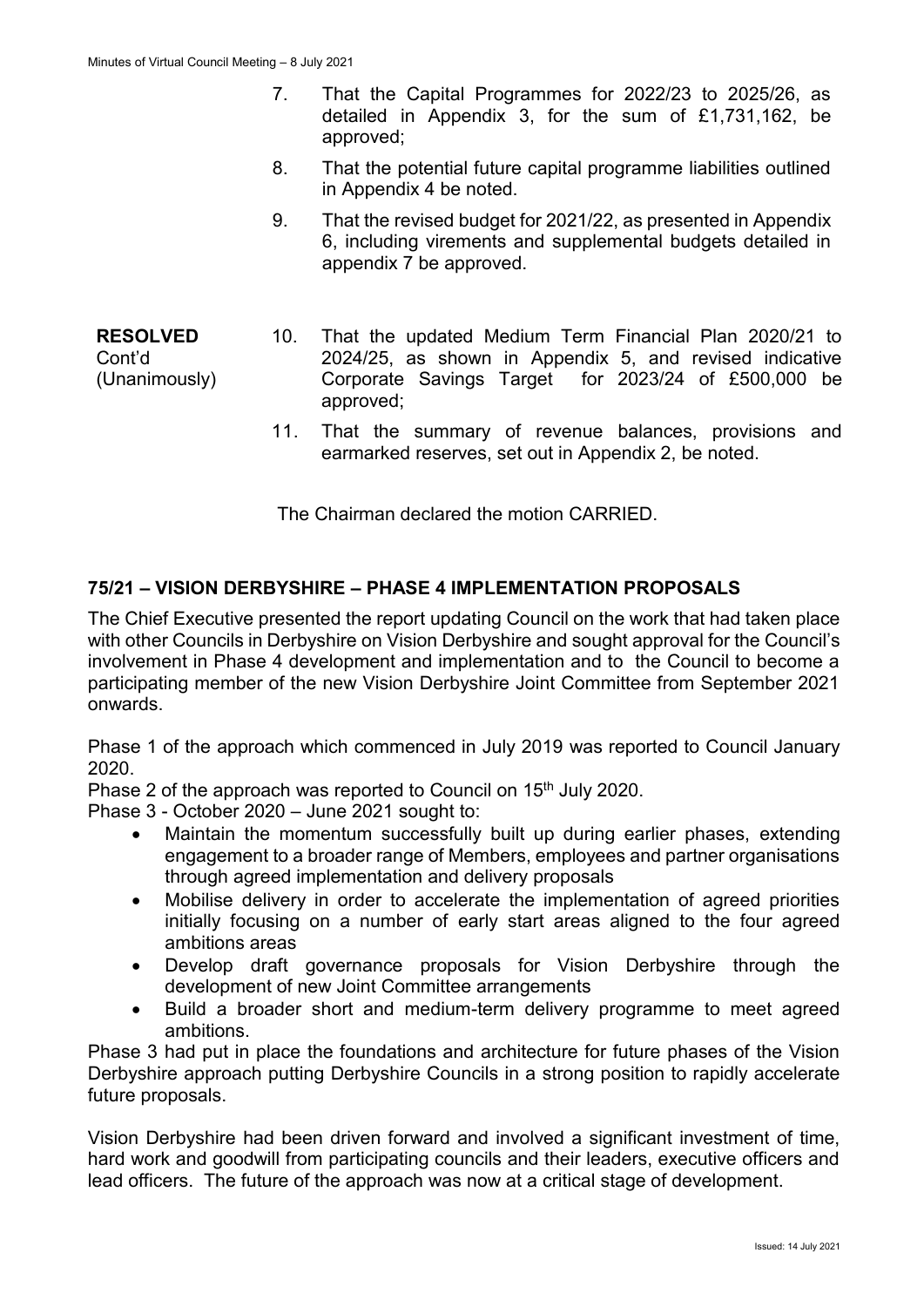Phase 4 Vision Derbyshire proposals sought to build on the foundations and architecture built during previous phases whilst clearly focusing on programme delivery specifically aimed at achieving better outcomes for local people and places across Derbyshire.

Phase 4 of the Programme would seek to:

- Confirm detailed implementation proposals developed during Phase 3a and commence delivery of agreed short and medium-term programmes of activity focused on achieving the four Vision Derbyshire strategic ambitions.
- Establish a new joint Vision Derbyshire programme team, tasked with accelerating and supporting the implementation of delivery plans and proposals.
- Build on the success of Phase 3, further extending and deepening the engagement and involvement of Elected Members, senior managers and partner organisations through agreed implementation and delivery proposals.
- Establish the new Vision Derbyshire Joint Committee embedding new decisionmaking processes across participating councils.

Build a broader longer-term delivery programme to meet agreed Vision Derbyshire ambitions

The Chairman advised Members the discussion and voting on the recommendations would be split as follows:

Recommendations: 1, 2 and 3 (excluding approval of a Joint Committee which would be voted on under 6),

> 4 and 5 6 and 7 8 and 9 10 and 11

Councillor Purdy informed Members the arrangements were complex but confirmed that every Leader had signed up at the first meeting discussing the proposals. He commended the Council's Director of Corporate and Customer Services work on governance arrangements which had been applauded by all authorities.

All Authorities had been asked to move the proposals forward through their decision making structure and it was noted that Derbyshire Dales was the first to make their decision. It was confirmed thatDerbyshire County Council were committed to Vision Derbyshire.

It was anticipated that all necessary plans and activity would be completed in readiness for the launch of Phase 4 at the end of September 2021.

Councillor Richard Bright left the meeting 7.59pm during consideration of this item.

### **Recommendations 1, 2 and 3**

It was moved by Councillor Chris Furness, seconded by Councillor Tony Morley and

- **RESOLVED** 1. That Council notes progress on the development of the Vision Derbyshire approach and recent Phase 3 developments and achievements
	- 2. That Council considers and notes key actions currently being undertaken during Vision Derbyshire Phase 3a to develop an ambitious programme of work in advance of Phase 4.
	- 3. That Council considers and approves Vision Derbyshire Phase 4 proposals for the forthcoming period as set out in the report.

**Voting**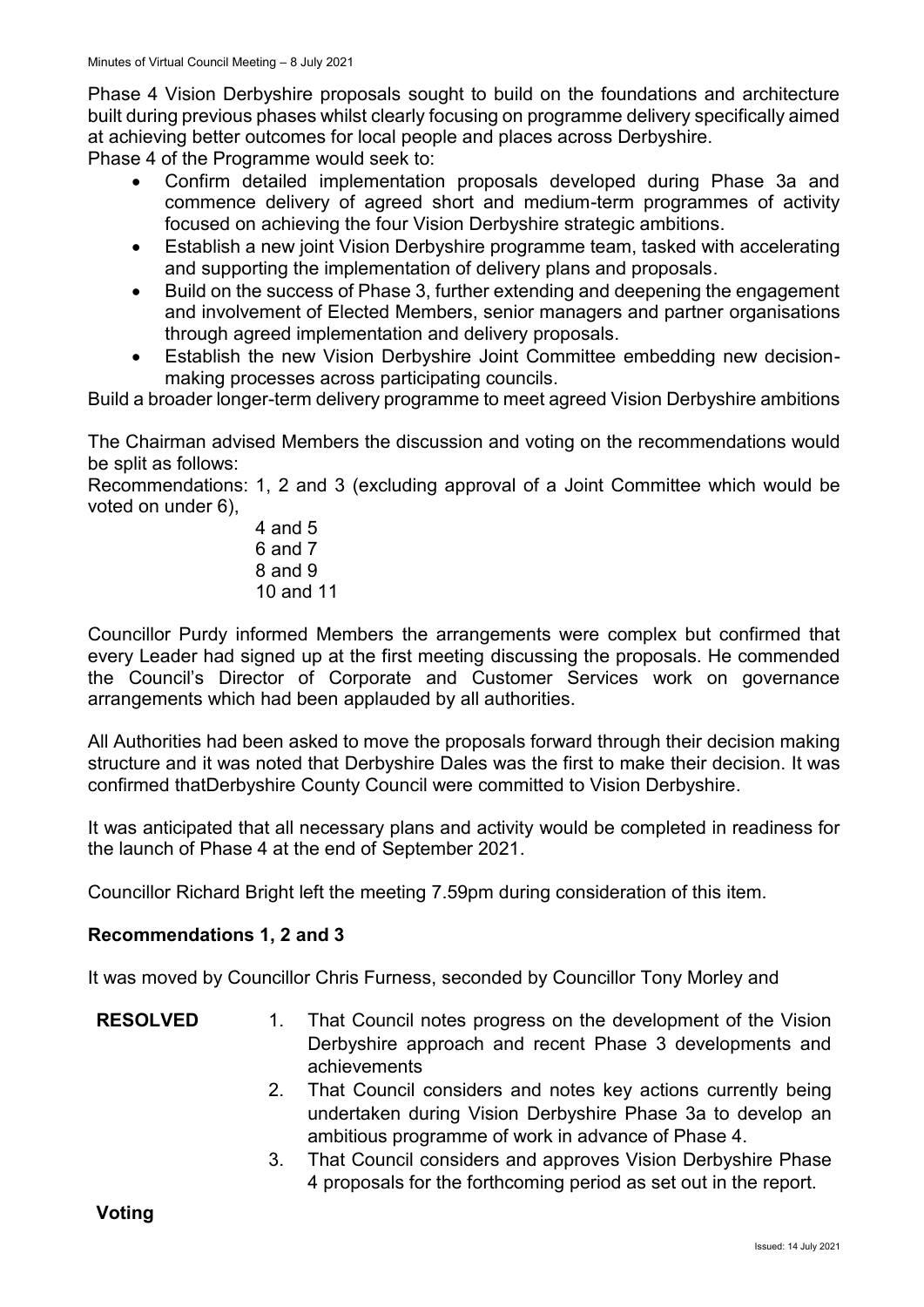| For            | 23 |
|----------------|----|
|                |    |
| <b>Against</b> |    |
|                |    |
| <b>Abstain</b> | 6  |

The Chairman declared the motion CARRIED.

## **76/21 – MOTION TO CONTINUE**

It was moved by Councillor David Hughes, seconded by Councillor Martin Burfoot and

**RESOLVED** ( Unanimously ) That, in accordance with Rule of Procedure 13, the meeting continue beyond 2 hours 30 minutes to enable the business on the agenda to be concluded.

The Chairman declared the motion CARRIED.

#### **75/21 Continued**

#### **Recommendations 4 and 5**

It was moved by Councillor Tom Donnelly, seconded by Councillor Mark Wakeman and

- **RESOLVED** 4. To approve the Council's active participation in Vision Derbyshire Phase 4 and the associated costs of taking forward the programme of work, the maximum cost of which currently stood at £52,350.
	- 5. That, a supplementary revenue estimate of £32,350 for 2021/22 be approved.

| Voting<br>For  | 23                                        |
|----------------|-------------------------------------------|
| <b>Against</b> | 6                                         |
| <b>Abstain</b> | The Chairman declared the motion CARRIED. |

#### **Recommendations 6 and 7**

It was moved by Councillor Andrew Shirley, seconded by Councillor Tom Donnelly and

- **RESOLVED** 6. That proposals for the establishment of the Vision Derbyshire Joint Committee to be in place from September 2021 be approved.
	- 7. That proposals for the Council to become a full participating member of the proposed Vision Derbyshire Joint Committee be approved.